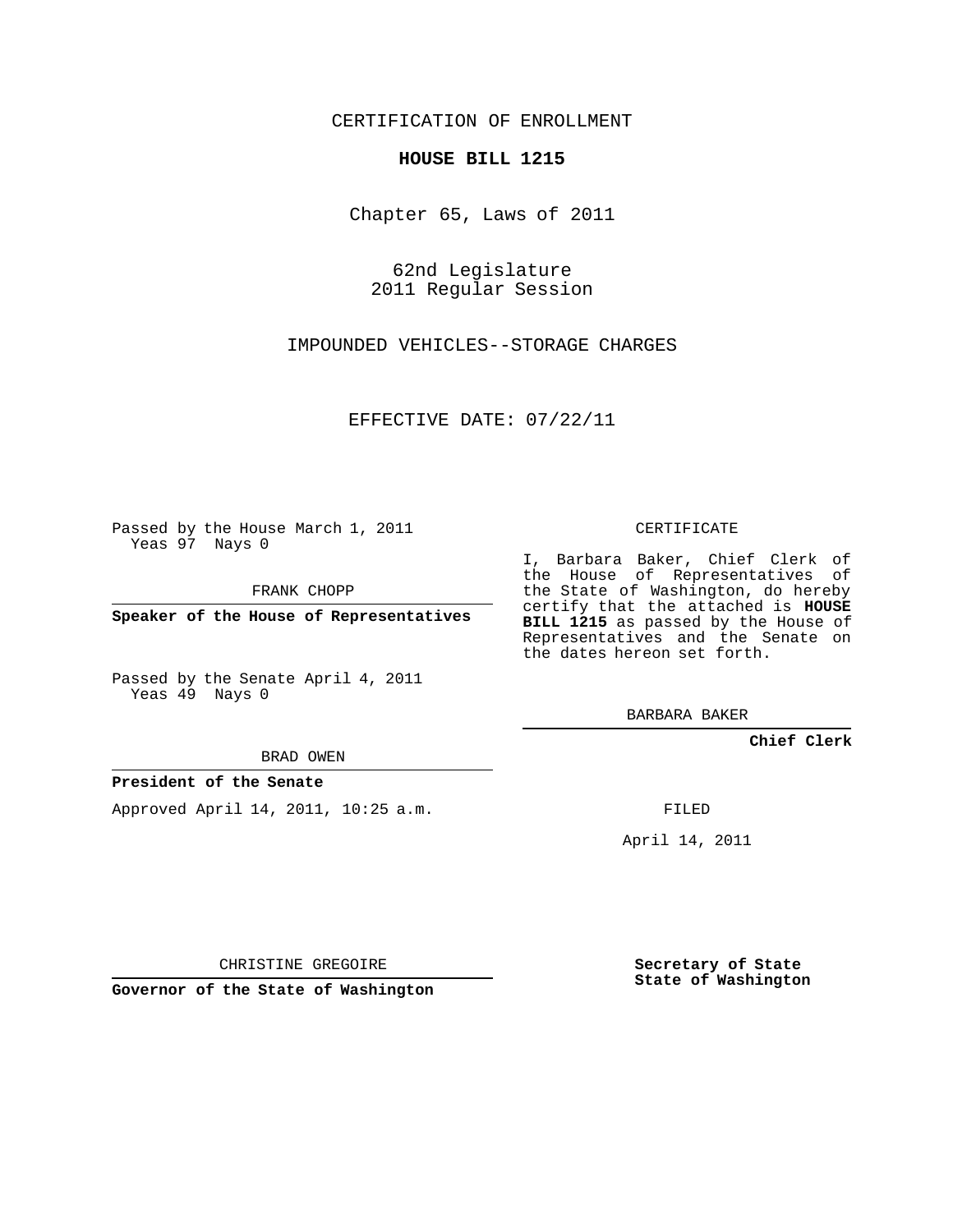## **HOUSE BILL 1215** \_\_\_\_\_\_\_\_\_\_\_\_\_\_\_\_\_\_\_\_\_\_\_\_\_\_\_\_\_\_\_\_\_\_\_\_\_\_\_\_\_\_\_\_\_

\_\_\_\_\_\_\_\_\_\_\_\_\_\_\_\_\_\_\_\_\_\_\_\_\_\_\_\_\_\_\_\_\_\_\_\_\_\_\_\_\_\_\_\_\_

Passed Legislature - 2011 Regular Session

**State of Washington 62nd Legislature 2011 Regular Session By** Representatives Liias, Rodne, Goodman, and Kenney Read first time 01/17/11. Referred to Committee on Transportation.

 AN ACT Relating to clarifying the application of the fifteen-day storage limit on liens for impounded vehicles; and amending RCW 46.55.130.

BE IT ENACTED BY THE LEGISLATURE OF THE STATE OF WASHINGTON:

 **Sec. 1.** RCW 46.55.130 and 2006 c 28 s 1 are each amended to read as follows:

 (1) If, after the expiration of fifteen days from the date of mailing of notice of custody and sale required in RCW 46.55.110(3) to the registered and legal owners, the vehicle remains unclaimed and has not been listed as a stolen vehicle, or a suspended license impound has been directed, but no security paid under RCW 46.55.120, then the registered tow truck operator having custody of the vehicle shall conduct a sale of the vehicle at public auction after having first published a notice of the date, place, and time of the auction, and a method to contact the tow truck operator conducting the auction such as a telephone number, electronic mail address, or web site, in a newspaper of general circulation in the county in which the vehicle is located not less than three days and no more than ten days before the date of the auction. For the purposes of this section, a newspaper of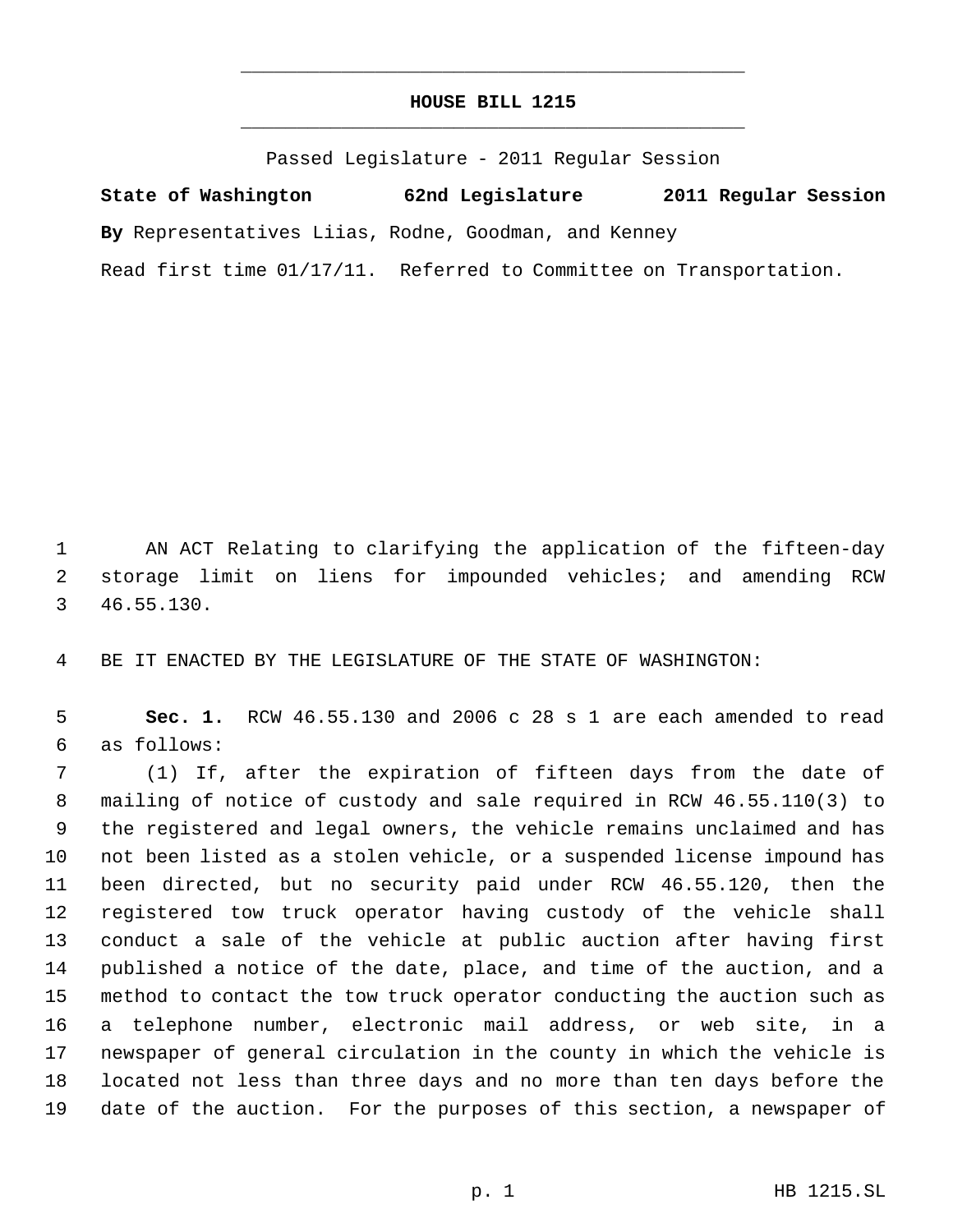general circulation may be a commercial, widely circulated, free, classified advertisement circular not affiliated with the registered tow truck operator and the notice may be listed in a classification delineating "auctions" or similar language designed to attract potential bidders to the auction. The notice shall contain a notification that a public viewing period will be available before the auction and the length of the viewing period. The auction shall be held during daylight hours of a normal business day. The viewing period must be one hour if twenty-five or fewer vehicles are to be auctioned, two hours if more than twenty-five and fewer than fifty vehicles are to be auctioned, and three hours if fifty or more vehicles are to be auctioned.

 (2) The following procedures are required in any public auction of such abandoned vehicles:

 (a) The auction shall be held in such a manner that all persons present are given an equal time and opportunity to bid;

 (b) All bidders must be present at the time of auction unless they have submitted to the registered tow truck operator, who may or may not choose to use the preauction bid method, a written bid on a specific vehicle. Written bids may be submitted up to five days before the auction and shall clearly state which vehicle is being bid upon, the amount of the bid, and who is submitting the bid;

 (c) The open bid process, including all written bids, shall be used so that everyone knows the dollar value that must be exceeded;

 (d) The highest two bids received shall be recorded in written form and shall include the name, address, and telephone number of each such bidder;

 (e) In case the high bidder defaults, the next bidder has the right to purchase the vehicle for the amount of his or her bid;

 (f) The successful bidder shall apply for title within fifteen days;

 (g) The registered tow truck operator shall post a copy of the auction procedure at the bidding site. If the bidding site is different from the licensed office location, the operator shall post a clearly visible sign at the office location that describes in detail where the auction will be held. At the bidding site a copy of the newspaper advertisement that lists the vehicles for sale shall be posted;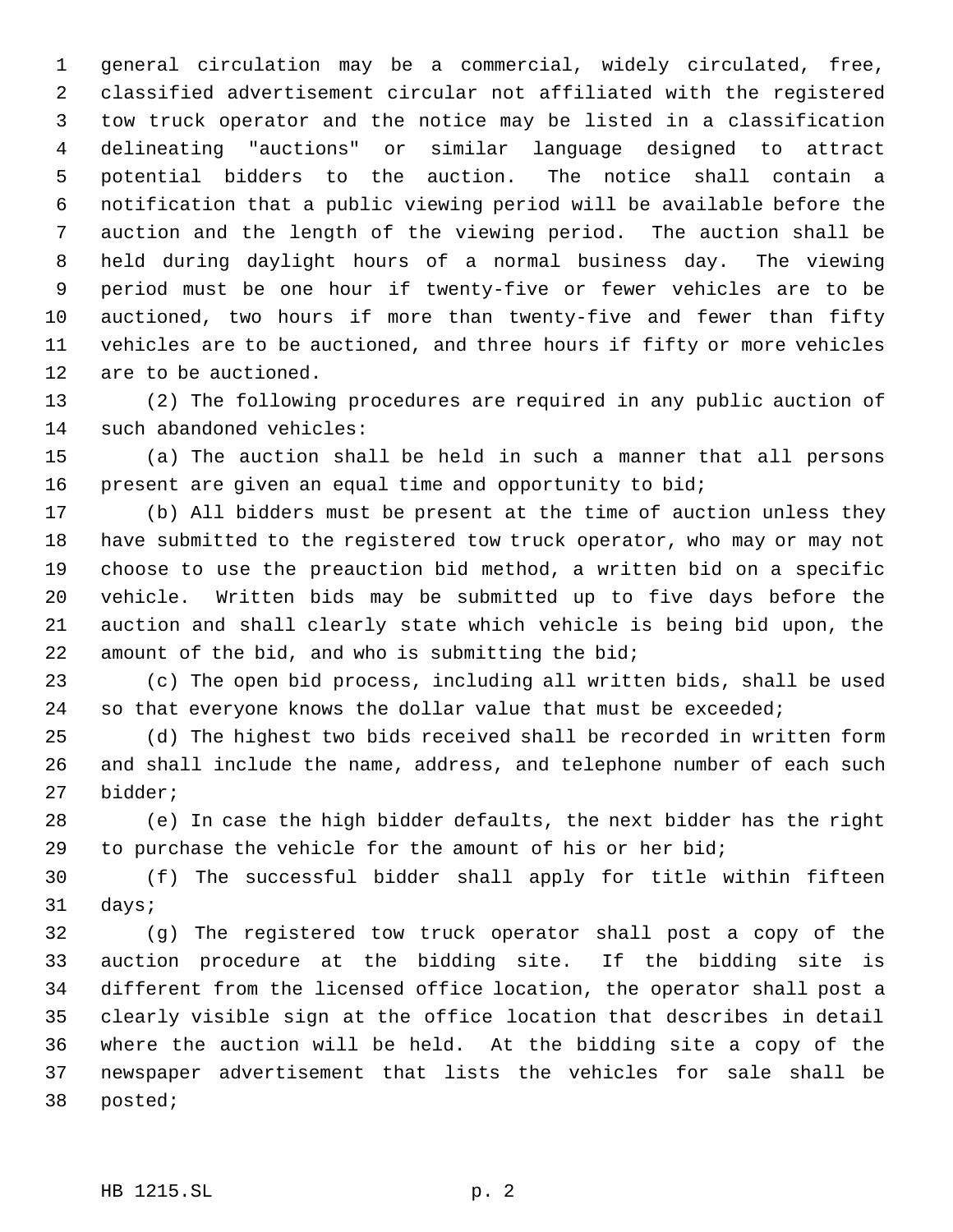(h) All surplus moneys derived from the auction after satisfaction of the registered tow truck operator's lien shall be remitted within thirty days to the department for deposit in the state motor vehicle fund. A report identifying the vehicles resulting in any surplus shall accompany the remitted funds. If the director subsequently receives a valid claim from the registered vehicle owner of record as determined by the department within one year from the date of the auction, the 8 surplus moneys shall be remitted to such owner;

 (i) If an operator receives no bid, or if the operator is the successful bidder at auction, the operator shall, within forty-five days, sell the vehicle to a licensed vehicle wrecker, hulk hauler, or scrap processor by use of the abandoned vehicle report-affidavit of sale, or the operator shall apply for title to the vehicle.

 (3) A tow truck operator may refuse to accept a bid at an abandoned vehicle auction under this section for any reason in the operator's posted operating procedures and for any of the following reasons: (a) The bidder is currently indebted to the operator; (b) the operator has knowledge that the bidder has previously abandoned vehicles purchased 19 at auction; or (c) the bidder has purchased, at auction, more than four vehicles in the last calendar year without obtaining title to any or all of the vehicles. In no case may an operator hold a vehicle for longer than ninety days without holding an auction on the vehicle, except for vehicles that are under a police or judicial hold.

 (4)(a) (( $\text{In}-\text{no-case}-\text{may}$ )) The accumulation of storage charges 25 applied to the lien at auction under RCW 46.55.140 may not exceed fifteen additional days from the date of receipt of the information by 27 the operator from the department as provided by RCW 46.55.110(3) plus 28 the storage charges accumulated prior to the receipt of the 29 information. However, vehicles redeemed pursuant to RCW 46.55.120 30 prior to their sale at auction are subject to payment of all accumulated storage charges from the time of impoundment up to the time of redemption.

 (b) The failure of the registered tow truck operator to comply with the time limits provided in this chapter limits the accumulation of storage charges to five days except where delay is unavoidable. Providing incorrect or incomplete identifying information to the department in the abandoned vehicle report shall be considered a failure to comply with these time limits if correct information is